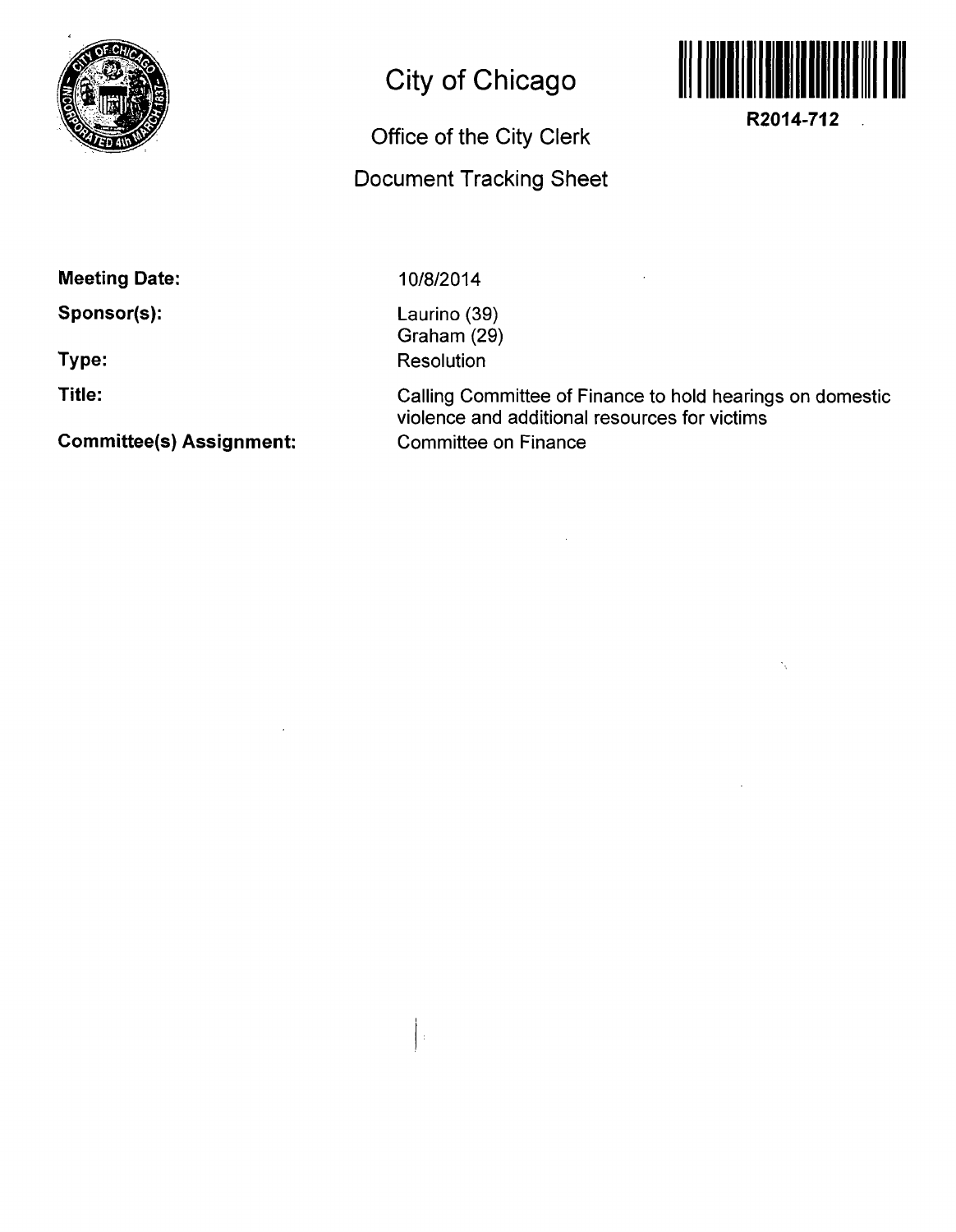## **RESOLUTIO N**

WHEREAS, the problem of domestic violence afflicts families and individuals in every walk of life, transcending racial, ethnic, cultural and economic divisions; and

WHEREAS, it is estimated that nationwide domestic violence helplines receive over 20,000 telephone calls per day; and

WHEREAS, it is also estimated that every year in this country there are over 10 million incidents of domestic violence; and

WHEREAS, despite its prevalence, domestic violence remains the most under-reported crime in America; and

WHEREAS, October is national Domestic Violence Awareness Month, during which all Americans are asked to overcome their reluctance to deal with the problem of domestic violence by becoming more informed about the extent of domestic violence and appropriate societal responses to it; and

WHEREAS, numerous advocacy organizations have been established to provide legal services, emergency shelter and social services to victims of domestic violence in and around Chicago; and

WHEREAS, one of the services available to a victim of domestic violence is an order of protection, issued by the local court, to confer legal protection on the victim and to impose limits on actions of the abuser; and

WHEREAS, the Circuit Court of Cook County has acted admirably, opening a courthouse devoted to domestic violence cases, and also dedicating courtrooms at various other locations to domestic violence cases; and

WHEREAS, in spite of the resources now available, there is currently no assured way for a victim of domestic violence to obtain an order of protection during overnight hours and on weekends, when most courtrooms are closed; and

WHEREAS, the publicized and sure availability of relief in the Circuit Court would be of great assistance to victims of domestic violence; now, therefore,

BE IT RESOLVED, that the City Council, through its Committee on Finance, conduct hearings into the extent of domestic violence in the City of Chicago, and the availability of resources to address the problem; and

BE IT FURTHER RESOLVED, that the hearings give special consideration to the need for one or more 24-hour courtrooms within the City of Chicago to hear domestic violence cases and to provide an order of protection to victims of domestic violence; and